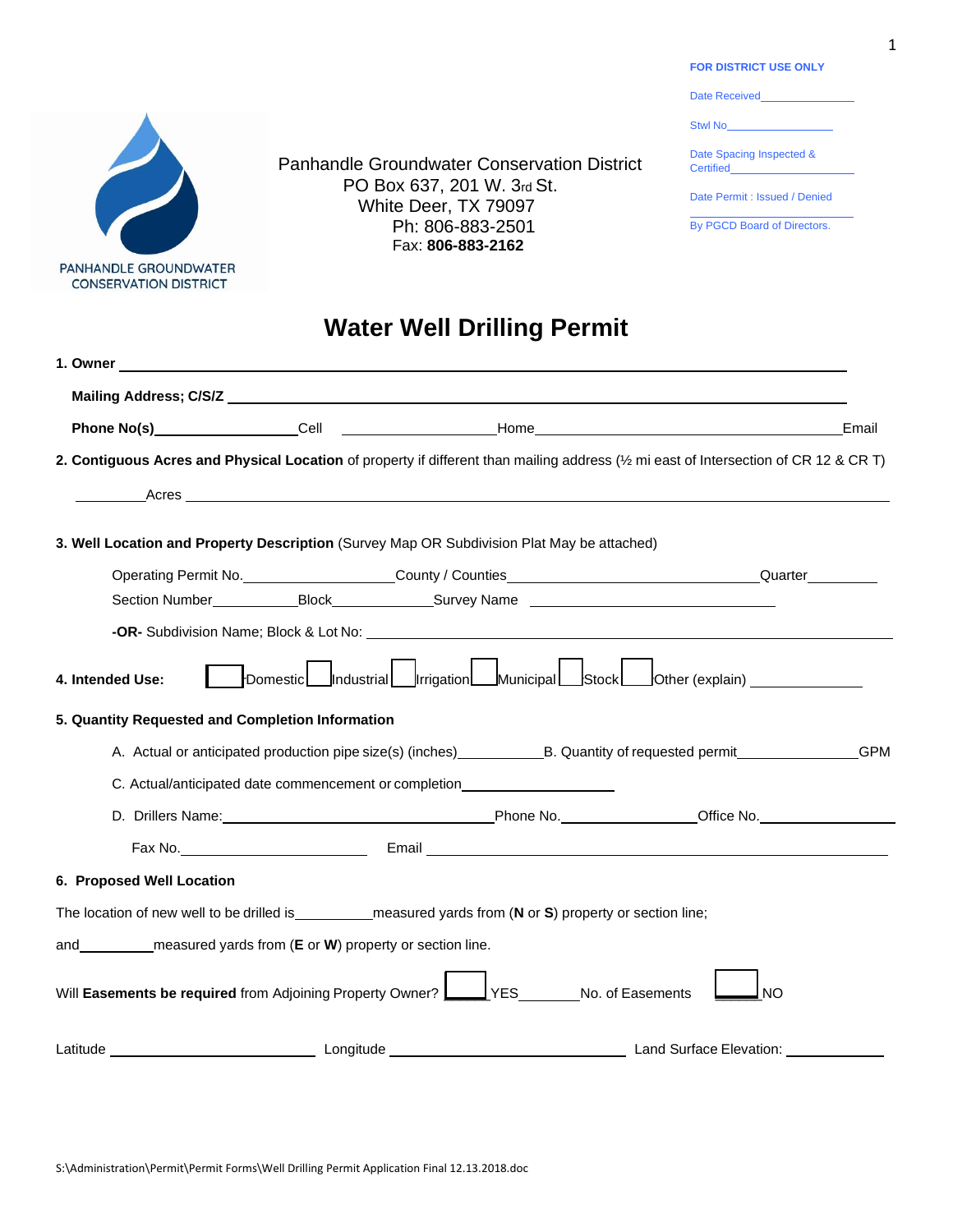#### **7. Location and Owners of Adjoining Wells:**

| Well 1 | measured yards from proposed well. |                                                   |
|--------|------------------------------------|---------------------------------------------------|
|        |                                    | Size, State Well#, Type & Name of Owner of Well 1 |
| Well 2 | measured yards from proposed well. |                                                   |
|        |                                    | Size, State Well#, Type & Name of Owner of Well 2 |
| Well 3 | measured yards from proposed well. |                                                   |

#### **8. Attachments to this Application**

A. Description of Project. May use attached map or other scaled map to depict the following:

- A.The actual or anticipated location of the existing or proposed production well.
- B. The actual or anticipated location of the existing or proposed water application or transporting facilities.
- C. The location of the proposed or increased use(s) and exact boundary of the property.
- D. The location of the master meter, or like facility, at a location agreed upon by the District.
- E. The location of surrounding wells. Show the location of the three nearest wells. Also list the owners of each of these wells, if not the applicant.

Size, State Well#, Type & Name of Owner of Well 3

I acknowledge and agree that:

i. this well will be drilled within three (3) yards of the location specified by this application and not elsewhere, and that **I will equip all wells producing more than 35 gallons per minute with a properly installed approved metering device**, **in compliance with well configuration per rule 4.4(c), and furnish the Board of Directors the completed driller's log for this well and for any test holes drilled immediately upon completion of this well and prior to the production of water** Initial of Landownerhave read and understand.

ii. reasonable diligence will be used to protect groundwater quality, avoid waste, achieve water conservation, and that I will follow well plugging guidelines at the time of well closure and report closure;

iii. I will abide by the Panhandle Groundwater Conservation District's Rules and Management Plan that have been approved under due process according to State and local mandate;

iv. I have read the foregoing statements and all data therein contained are true and correct and complies with DistrictRules.

V. I agree that I have the legal authority to produce the groundwater associated with the land surface and that this permit may be amended or revoked, based on the legal transfer of the associated groundwater rights or right to produce groundwater to another person/entity. I agree that the permit may be amended in the future due to enforcement of the adopted desired future conditions of the aquifer and the District's rules. I understand that failureto abide by the terms of this permit will result in civil penalties and/or revocation of this permit.

| Owner                                                                                       |                                                                                                                                                                                                                    |             |
|---------------------------------------------------------------------------------------------|--------------------------------------------------------------------------------------------------------------------------------------------------------------------------------------------------------------------|-------------|
|                                                                                             |                                                                                                                                                                                                                    |             |
|                                                                                             | Agent Contact Info: (Address, C/S/Z; Office Ph. #; or Mobile Ph. #: \\condend{\bmat{\bmat{i}}}}}                                                                                                                   |             |
|                                                                                             | I hereby certify that this application has been verified and meets spacing requirements in accordance with the rules of the District.                                                                              |             |
| Field Inspector                                                                             |                                                                                                                                                                                                                    |             |
| FOR DISTRICT USE ONLY                                                                       | <u> 1989 - Andrea Santa Andrea Andrea Andrea Andrea Andrea Andrea Andrea Andrea Andrea Andrea Andrea Andrea Andr</u><br>I hereby certify that this application has been verified and is administratively complete. |             |
|                                                                                             | <b>General Manager</b>                                                                                                                                                                                             | <b>Date</b> |
| S:\Administration\Permit\Permit Forms\Well Drilling Permit Application Final 12.13.2018.doc |                                                                                                                                                                                                                    |             |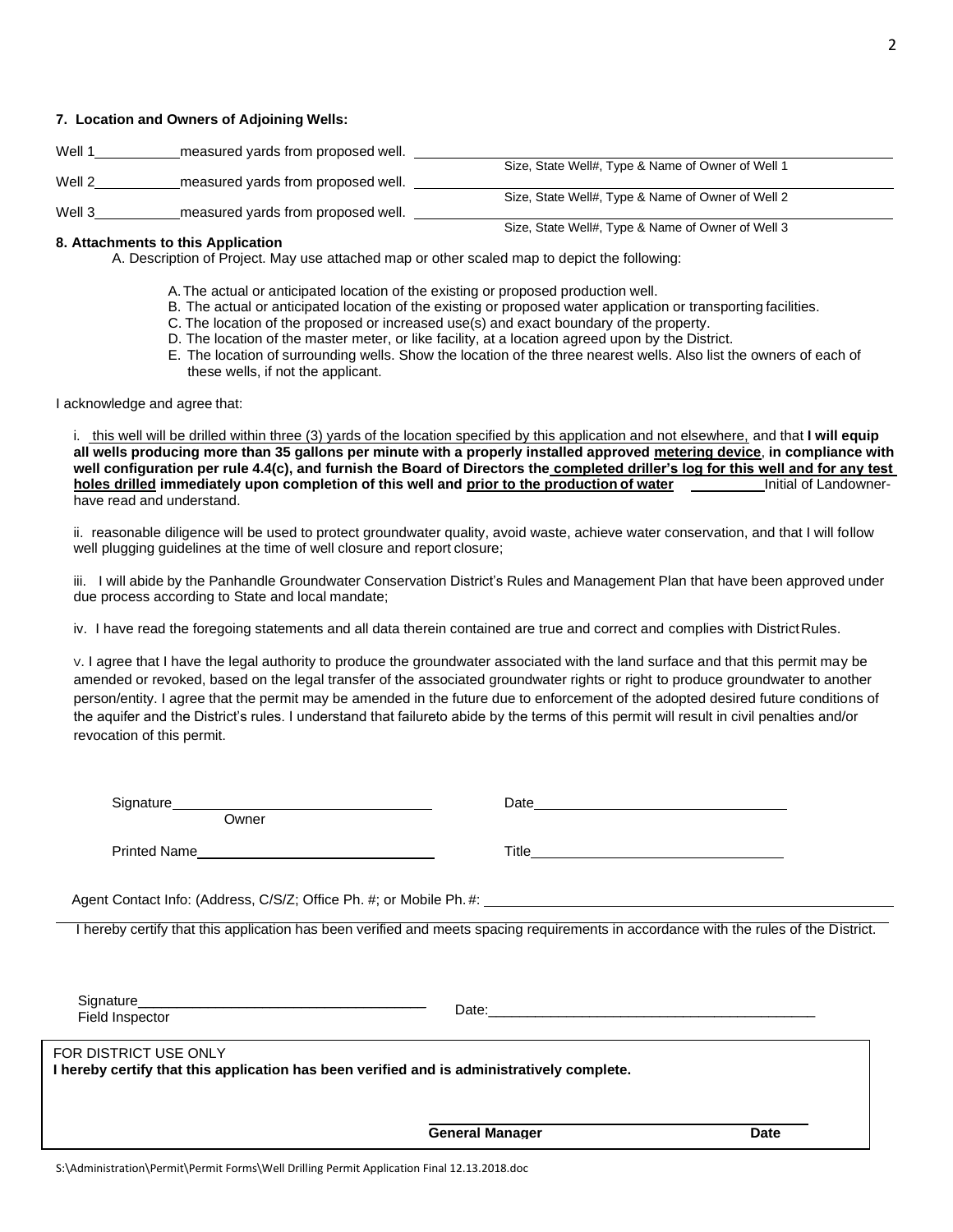#### 3

## **Complete Test Hole Page IF APPLICABLE**

**(No Pumping Authorization)**

| Test Hole #1: District # 1. 2010 12 Latitude 1. 2010 12 Longitude 1. 2010 12 Longitude 1. 2012 12 Longitude 1                                                           |                                                                                                                |  |
|-------------------------------------------------------------------------------------------------------------------------------------------------------------------------|----------------------------------------------------------------------------------------------------------------|--|
| measured yards from (N or S) property or section line<br>measured yards from (E or W) property or section line                                                          |                                                                                                                |  |
| Location of three (3) closest adjoining wells: Will Easements be required from Adjoining Property Owner?_____YES____NO                                                  |                                                                                                                |  |
| Well 1___________measured yards from proposed well: Size:______Type:___________Owner:_________________________                                                          |                                                                                                                |  |
| Well 2__________measured yards from proposed well: Size:______Type:___________Owner:__________________________                                                          |                                                                                                                |  |
| Well 3__________ measured yards from proposed well: Size: _____Type: ___________Owner: _______________________                                                          |                                                                                                                |  |
| Test Hole #2: District # 1. 1 Latitude 1. 1 Latitude 1. 1 Longitude 1. 1 Longitude 1. 1 Cuarter 1. 1 Longitude                                                          |                                                                                                                |  |
| measured yards from (N or S) property or section line<br>measured yards from (E or W) property or section line                                                          |                                                                                                                |  |
| Location of three (3) closest adjoining wells: Will Easements be required from Adjoining Property Owner?_____YES____NO                                                  |                                                                                                                |  |
| Well 1__________measured yards from proposed well: Size:______Type:___________Owner:__________________________                                                          |                                                                                                                |  |
| Well 2__________ measured yards from proposed well: Size:______Type:___________Owner:_________________________                                                          |                                                                                                                |  |
| Well 3__________ measured yards from proposed well: Size: _____Type: ___________Owner: _____________________________                                                    |                                                                                                                |  |
| Test Hole #3: District # 1. 1 Latitude 1. 1 Latitude 1. 1 Longitude 1. 1 Longitude 1. 1 Duarter 1. 1 Longitude                                                          |                                                                                                                |  |
| measured yards from (N or S) property or section line<br>measured yards from (E or W) property or section line<br>measured yards from (E or W) property or section line |                                                                                                                |  |
| Location of three (3) closest adjoining wells: Will Easements be required from Adjoining Property Owner?_____YES____NO                                                  |                                                                                                                |  |
| Well 1__________ measured yards from proposed well: Size:______Type:___________Owner:_________________________                                                          |                                                                                                                |  |
| Well 2__________measured yards from proposed well: Size:______Type:___________Owner:__________________________                                                          |                                                                                                                |  |
| Well 3__________ measured yards from proposed well: Size: _____Type: ____________Owner: ____                                                                            |                                                                                                                |  |
|                                                                                                                                                                         |                                                                                                                |  |
|                                                                                                                                                                         |                                                                                                                |  |
| Location of three (3) closest adjoining wells: Will Easements be required from Adjoining Property Owner? ______YES______NO                                              |                                                                                                                |  |
| Well 1___________measured yards from proposed well: Size:______Type:___________Owner:_________________________                                                          |                                                                                                                |  |
| Well 2__________ measured yards from proposed well: Size:______Type:____________Owner:________________________                                                          |                                                                                                                |  |
|                                                                                                                                                                         | Well 3__________measured yards from proposed well: Size:______Type:___________Owner:__________________________ |  |

Field Inspected Yes No Inspected by: Date: (PGCD staff may space test wells if landowner requests, but spacing is not required for test holes)